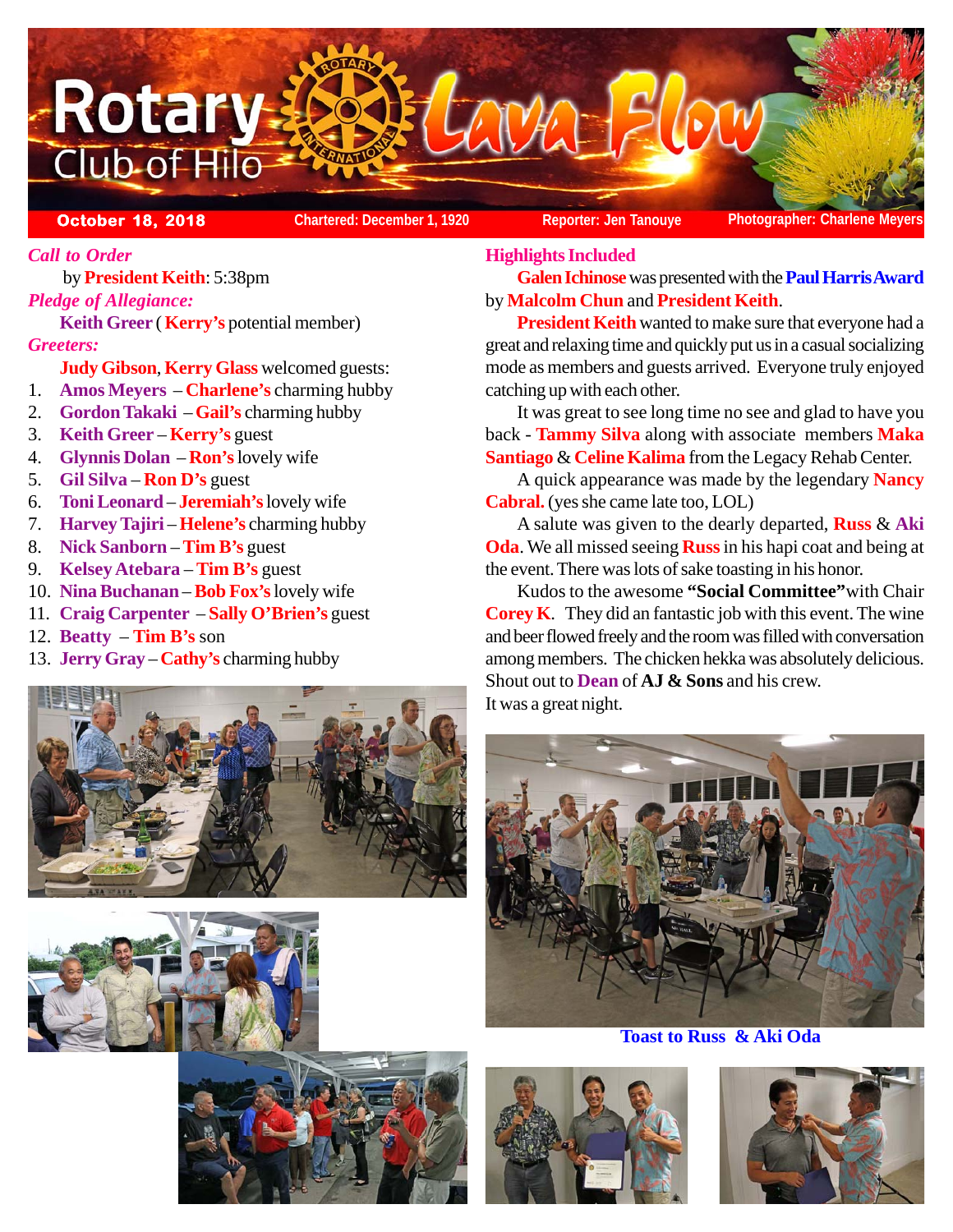# *Birthdays:*

**Maureen Poirier** October 3 **Chris Tamm** October 5 **Stan Fortuna** October 10 **Nancy Cabral October 12 Brittany Luna** October 13 **Beverly Heikes** October 15 **Tammy Silva** October 15 **Gerard Carter** October 26

#### *Club Anniversary:*

**Biff Kennedy** October 1, 1986 (32) **Randy Hart** October 1, 1989 (29) **Ron Dolan** October 4, 1991 (27) **Gene Tao** October 11, 1985 (33) **Treena Breyfogle** October 12, 2012 (6) **Alan Kusunoki** October 15, 1993 (25) **Dylan Shropshire** October 16, 2015 (3) **Patrick Guillen** October 21, 2016 (2) **Elle Lee** October 21, 2016 (2) **Cowboy Kaneshiro** October 22, 1999 (19)

# *Wedding Anniversary:*

**Malcolm & Cecilia Chun** October 12 (13) **Craig & Linda Shikuma** October 15 (38) **Newton & Roberta Chu** October 16 (36) **Genie & Jim Phillips** October 17 (1) **Chris & Barbara Tamm** October 26 (50) **Jim & Linda Kennedy October 27 (34)** 

#### *Announcements:*

**October 26 - Lisa Miura, Real Property Tax Administrator Constitutional Amendment - Senate Bill 2922 November 2 - Ken Miller, First Hawaiian Bank Asset Management**

### *Rotary Club of Hilo Board of Directors* **2018 – 2019:**

- President **Keith Okamoto**
- Past President **Steve Handy**
- President Elect **Anna Liu**
- Vice President **Mitch Dodo**
- Co-Secretary **Treena Breyfogle**
- Co-Secretary **Jan Tanouye**
- Treasurer **Corey Kawamoto**
- Sergeant at Arms – **Genie Phillips**
- Rotary Foundations **Malcolm Chun**
- Membership **Connie Ichinose**
- Public Relations **Marcia Prose**
- International Service **Sally O'Brien**
- Community Service **Wally Wong**
- Vocational Service **Bobby Stivers-Apiki**
- Club Service **Kerry Glass**
- New Generations **Brittany Luna** • Program Chair – **Mike Meyer**
- Attendance Chair **Judy Gibson**
- Lava Flow Chair **Susan Munro**
- Greeters **Cathy Gray**
- **Foundation Chairpersons:**
- Hilo Rotary Club Foundation **Tim Beatty**
- Hawaii Rotary YouthFoundation **Mitchell Dodo**
- Sunao WadaFoundation **Mitchell Dodo**
-